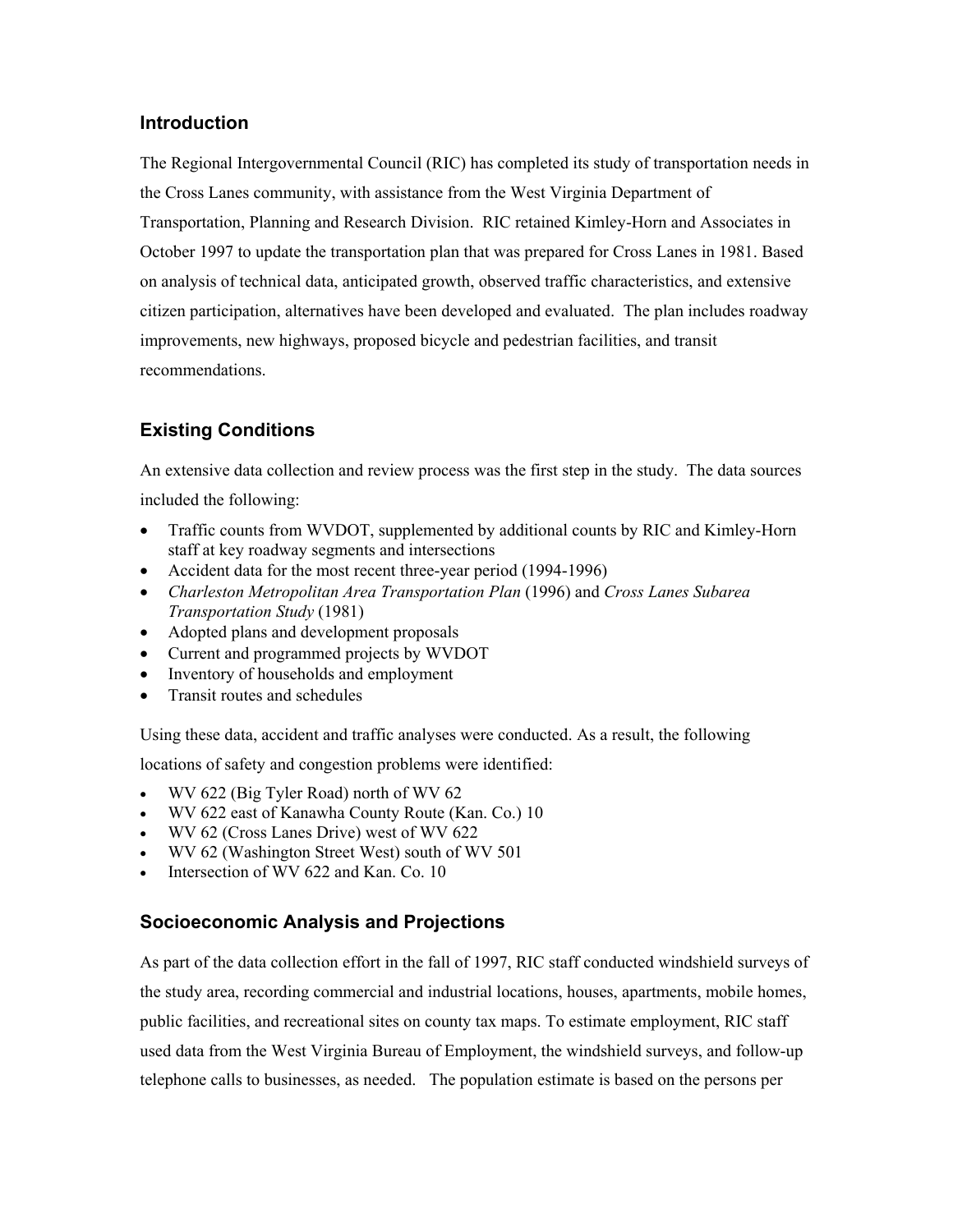household factors in the study area, applied to the counted dwelling units. The estimated 1997 population in the study area is 15,644, with 6,001 households and employment of 3,302.

#### **Refining Traffic Analysis Zones**

The Cross Lanes study area lies within the boundaries of the regional transportation model, which divides Kanawha and Putnam Counties into traffic analysis zones (TAZs). Each zone includes demographic data within its boundaries, specifically population, households, and employment. The TAZ structure for the regional model enables an understanding of traffic patterns across the region. To address more specific traffic issues in Cross Lanes, 12 new TAZs were developed as subdivisions of the original TAZs.

The growth in Cross Lanes is expected to continue as it has during the past decade. While established sections of the community are nearing build-out, growth is occurring on the fringes of the study area. Specifically, proposed residential development and new employment in the Nitro Marketplace, Goff Crossing, and Lakeview Drive area will have the greatest influence on economic and traffic characteristics. Additional growth is anticipated northeast of Cross Lanes, extending to just inside the boundaries of the study area. For the period from 1990 to 2020, overall increases in population (32.3%) and employment (80.2%) are projected within the TAZs that comprise the study area.

#### **Focused Area Model Development**

To enhance the roadway network in the Cross Lanes area,  $40^{th}$  Street from WV 25 east to WV 62 was added to the 1990 base network, as well as the 2005 and 2020 networks. In addition, recently programmed projects were added to the future base networks.

#### **Modeled Deficiencies**

The Cross Lanes model was then used to simulate future deficiencies in the study area (for the years 2005 and 2020). As a measure of deficiency, the methodology used in the Charleston Metropolitan Transportation Plan was followed. The regional model includes steps to determine congestion based on a volume-to-capacity  $(V/C)$  ratio with average daily traffic (ADT) volumes. The ratios are classified as under capacity (less than 0.80), near capacity (0.80 to 0.99), and over capacity (1.0 and higher, with severe conditions over 1.2).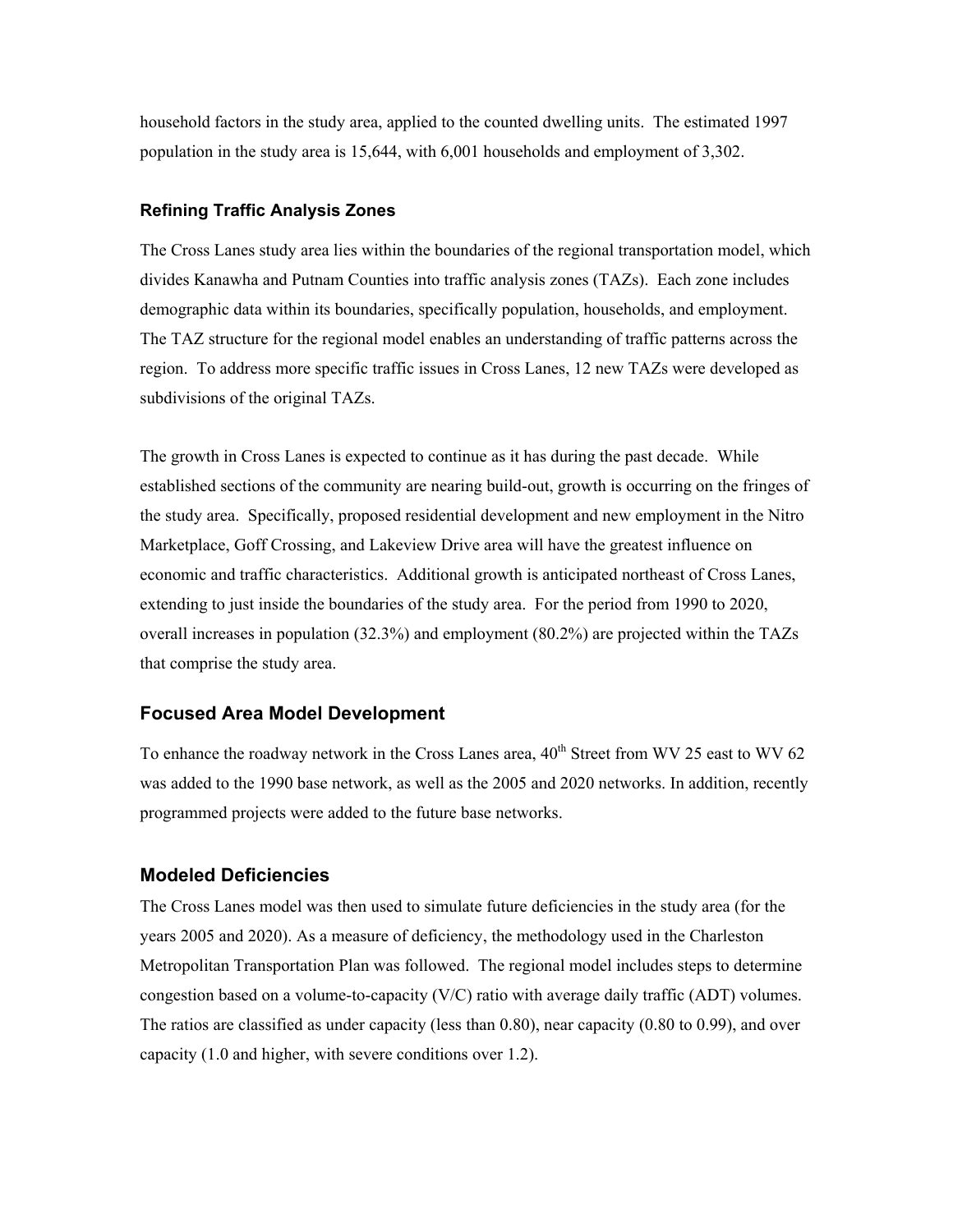#### **Short-Range (2005)**

Based on the 2005 land use scenario, the following links will operate over capacity:

- WV 622 (Goff Mountain Road) from north of the I-64 Cross Lanes interchange to WV 62 (Cross Lanes Drive)
- WV 622 (Big Tyler Road) from Cross Lanes Drive to just west of Kanawha County Route (Kan. Co.) 10 (Doc Bailey Road)
- WV 25 (First Avenue) from the I-64 Nitro interchange to WV 62 (Cross Lanes Drive)
- WV 62 from First Avenue to Second Street

In addition, the following links will operate near capacity:

- Big Tyler Road from 0.5 mile west of Kan. Co. 10 (Doc Bailey Road) to WV 622 (Rocky Fork Road)
- WV 62 from Second Street to Etta Street
- WV 62 (Washington Street West) from WV 501 (Big Tyler Road) to just north of Melody Lane

### **Long-Range (2020)**

Based on the 2020 land use scenario, the following links will operate over capacity:

- WV 622 (Goff Mountain Road) from north of the I-64 Cross Lanes interchange to WV 62 (Cross Lanes Drive)
- WV 622 (Big Tyler Road) from WV 62 (Cross Lanes Drive) to Kan. Co. 10 (Doc Bailey Road)
- WV 25 (First Avenue) from the I-64 Nitro interchange to WV 62
- WV 62 from WV 25 (First Avenue) to Second Street

The following segments will approach capacity in the 2020 scenario:

- WV 622 (Big Tyler Road) from Kan. Co. 10
- WV 62 from Second Street to School Road/Dairy Road
- WV 62 from WV 622 Big Tyler Road to just north of Melody Lane

### **Roadway Alternatives**

Alternatives were developed to address identified needs for existing and future conditions, respond to citizen concerns, and improve overall transportation options in the study area. Major unprogrammed alternatives from the 1981 study are carried forward, along with new options for better connectivity and capacity.

Primary concerns for roadway improvements have related to safety problems, peak-hour congestion, lack of access, and poor connectivity. The development of alternatives considered previous studies, citizen suggestions, projects currently programmed or underway, and modeled deficiencies. Fifteen preliminary alternatives were developed, including segments of the Northern Connector previously recommended in the regional transportation plan.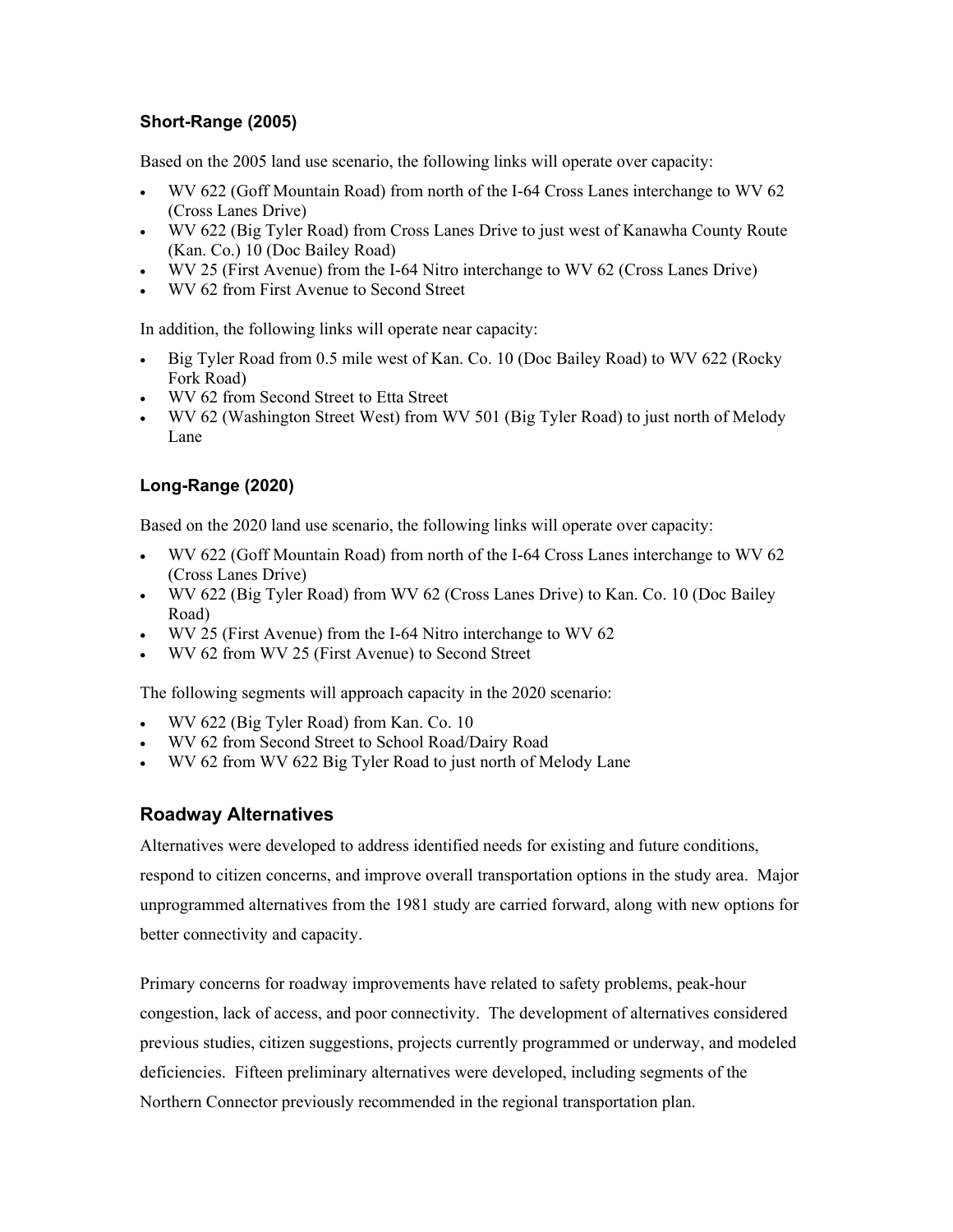## **Alternatives Analysis**

The preliminary alternatives were grouped into three scenarios, each with short-range and longrange projects. Scenarios 1 and 2 include the Northern Connector, while Scenario 3 does not. These scenarios were evaluated based on environmental and modeling criteria, as well as public comment. The evaluation criteria included the following:

- Cost (estimate of probable cost including construction, right-of-way, utilities, and engineering)
- Relocation of residences, businesses, and community facilities
- Wetlands/natural resources
- Economic development potential
- Projected traffic served
- Capacity
- Volume-to-capacity ratio
- Cost per vehicle

Tables 1, 2 and 3 list the alternatives included in each scenario.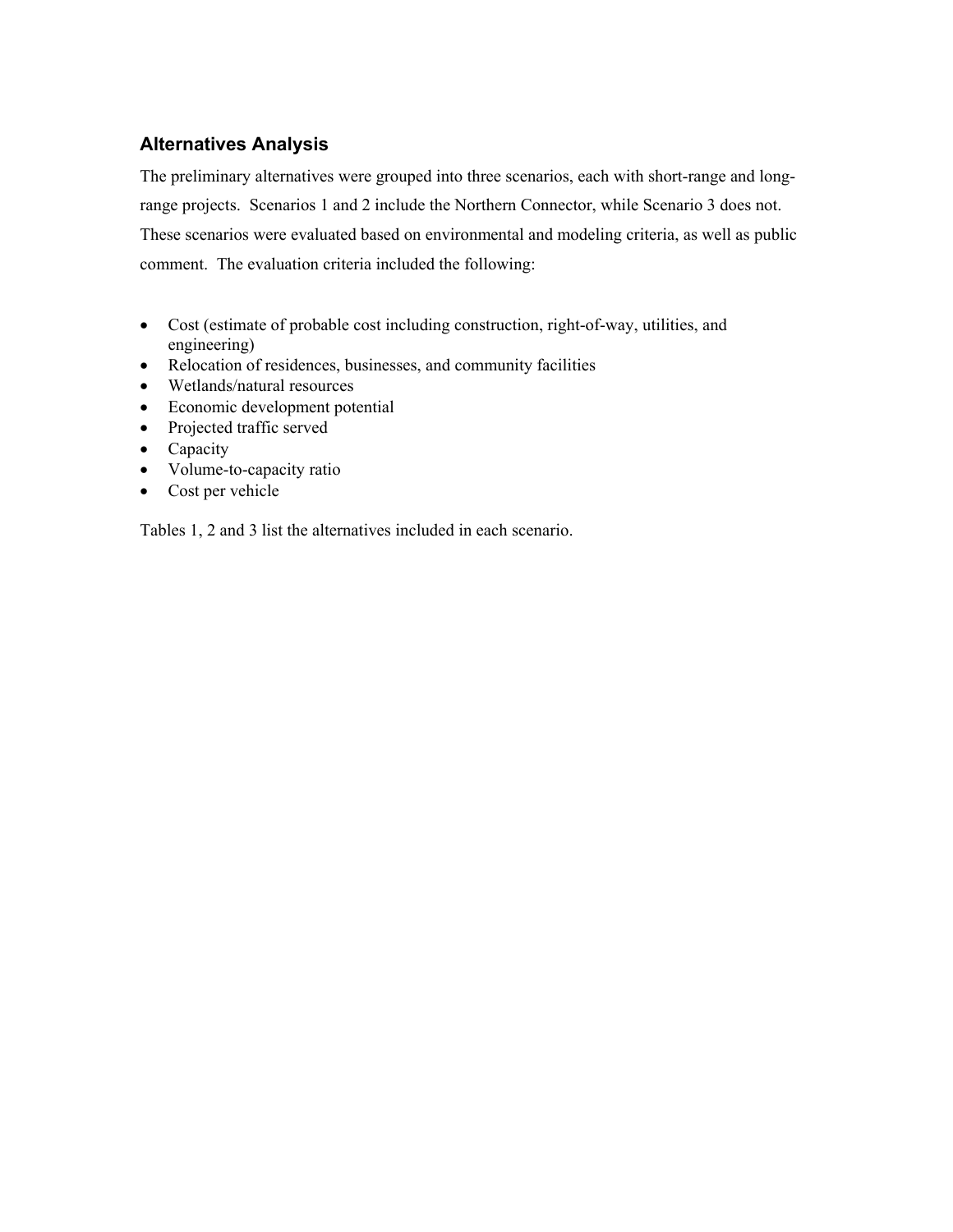| Table 1                                                                 |                                                                                                                              |  |  |  |
|-------------------------------------------------------------------------|------------------------------------------------------------------------------------------------------------------------------|--|--|--|
| <b>Scenario 1 Alternatives</b>                                          |                                                                                                                              |  |  |  |
| <b>Alternative (Year)</b>                                               | <b>Description</b>                                                                                                           |  |  |  |
| A. Institute Connector (2005)                                           | 2- to 4-lane highway from Institute I-64 Interchange<br>to Little Tyler Road                                                 |  |  |  |
| B1. Big Tyler - Little Tyler<br>Connector (2005)                        | 2- to 4-lane highway from Big Tyler Road / Rocky<br>Fork Road intersection to Alternative J (extension of<br>Dalewood Drive) |  |  |  |
| B2. Big Tyler - Little Tyler<br>Connector (2020)                        | 2- to 4-lane highway from Institute Connector to<br><b>Alternative B1</b>                                                    |  |  |  |
| C. Cross Lanes Drive - Doc Bailey<br>Road Connector (2020)              | 4-lane freeway from Cross Lanes Drive to Doc<br>Bailey Road, serving as potential segment of<br>Northern Connector           |  |  |  |
| D. Northern Connector (2020)                                            | 4-lane freeway extending from I-64 to east of study<br>area $(I-77)$                                                         |  |  |  |
| E. Northern Connector Interchange<br>(2020)                             | Interchange with I-64 and access to Lakeview Drive<br>development                                                            |  |  |  |
| F. Lakeview Drive Extension (2020)                                      | 2-lane service road from 40 <sup>th</sup> Street to Lakeview<br>Drive                                                        |  |  |  |
| H/I. Hopewell Road / Waycross<br>Road Improvement/Realignment<br>(2005) | Improve 2-lane street for better neighborhood<br>circulation and connection with Dalewood Drive                              |  |  |  |
| J. Dalewood Drive Improvement<br>(2005)                                 | Improve 2-lane street for better circulation as a<br>parallel route to Big Tyler Road and extend to<br><b>Alternative B1</b> |  |  |  |
| K. Dalewood - Little Tyler<br>Connector (2005)                          | Extend Dalewood to the southwest, connecting to<br>Little Tyler Road                                                         |  |  |  |
| M. Alpine Drive Extension (2005)                                        | Improve 2-lane street and connect dead-end sections<br>with extension to Rocky Fork Road.                                    |  |  |  |
| Q. WV 622 Widening (2005)                                               | Widen 3-lane section to 5 lanes                                                                                              |  |  |  |
| R. WV 25 / WV 62 Widening<br>(2005)                                     | Widen/construct third lane to alleviate congestion<br>near intersection                                                      |  |  |  |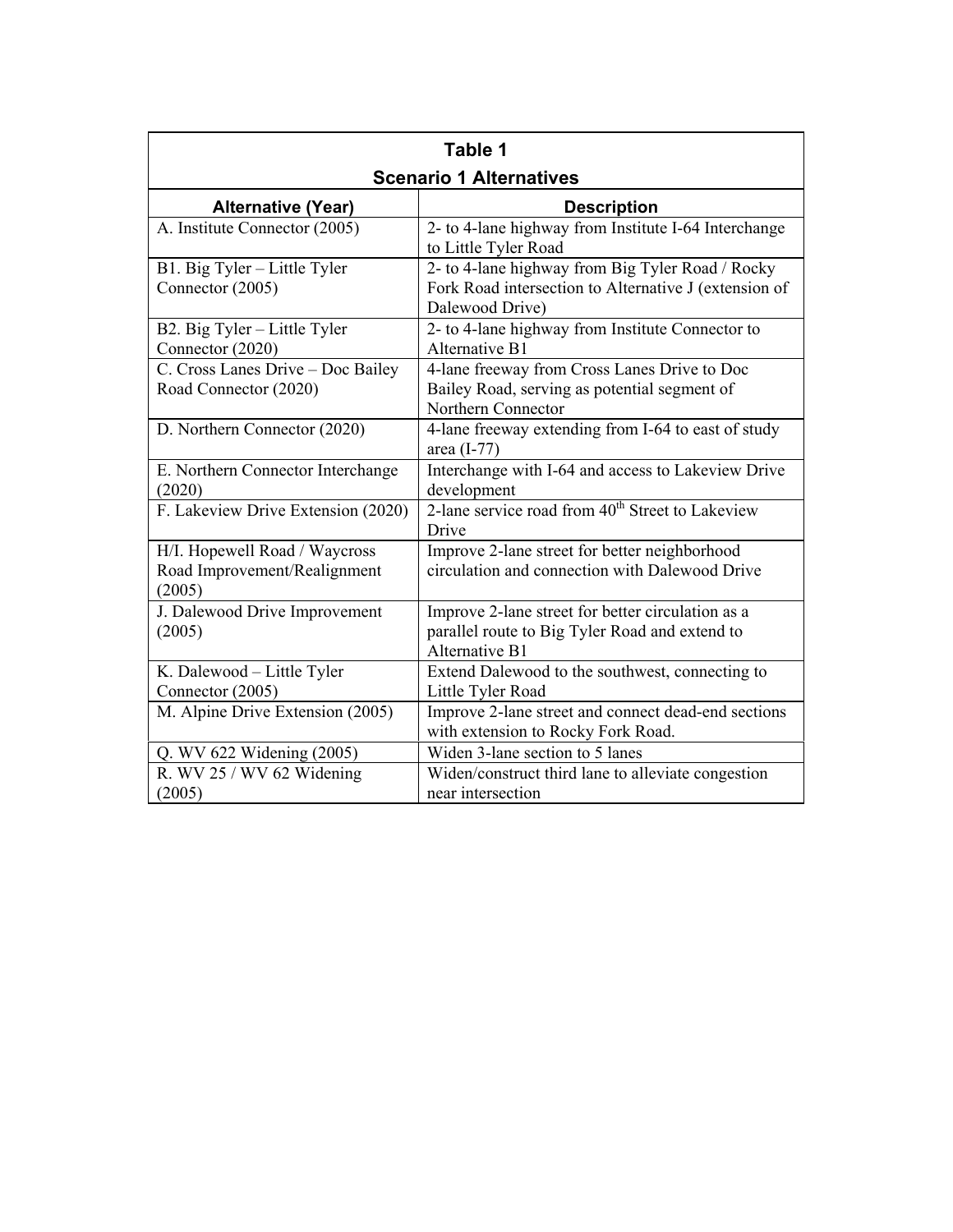| Table 2<br><b>Scenario 2 Alternatives</b>                            |                                                                                                                              |  |  |  |
|----------------------------------------------------------------------|------------------------------------------------------------------------------------------------------------------------------|--|--|--|
| <b>Alternative (Year)</b>                                            | <b>Description</b>                                                                                                           |  |  |  |
| A. Institute Connector (2005)                                        | 2- to 4-lane highway from Institute I-64<br>Interchange to Little Tyler Road                                                 |  |  |  |
| B1. Big Tyler - Little Tyler Connector<br>(2005)                     | 2- to 4-lane highway from Big Tyler Road /<br>Rocky Fork Road intersection to Alternative J<br>(extension of Dalewood Drive) |  |  |  |
| B2. Big Tyler – Little Tyler Connector<br>(2020)                     | 2- to 4-lane highway from Institute Connector to<br>Alternative B1                                                           |  |  |  |
| C. Cross Lanes Drive - Doc Bailey<br>Road Connector (2020)           | 4-lane freeway from Cross Lanes Drive to Doc<br>Bailey Road, serving as potential segment of<br>Northern Connector           |  |  |  |
| D. Northern Connector (2020)                                         | 4-lane freeway extending from I-64 to east of<br>study area (I-77)                                                           |  |  |  |
| E. Northern Connector Interchange<br>(2020)                          | Interchange with I-64 and access to Lakeview<br>Drive development                                                            |  |  |  |
| F. Lakeview Drive Extension (2020)                                   | 2-lane service road from 40 <sup>th</sup> Street to Lakeview<br>Drive                                                        |  |  |  |
| G. DeWitt Road<br>Improvement/Extension                              | Improvements with extension to Northern<br>Connector                                                                         |  |  |  |
| H/I. Hopewell Road / Waycross Road<br>Improvement/Realignment (2005) | Improve 2-lane street for better neighborhood<br>circulation and connection with Dalewood Drive                              |  |  |  |
| J. Dalewood Drive Improvement (2005)                                 | Improve 2-lane street for better circulation as a<br>parallel route to Big Tyler Road and extend to<br><b>Alternative B1</b> |  |  |  |
| L. Koontz Drive Improvement (2005)                                   | Improve 2-lane road and extend north for access<br>to Northern Connector                                                     |  |  |  |
| M. Alpine Drive Extension (2005)                                     | Improve 2-lane street and connect dead-end<br>sections with extension to Rocky Fork Road                                     |  |  |  |
| O. Nitro - Lakeview Connector (2020)                                 | 2- to 4-lane highway from WV 25 in Nitro to<br>Lakeview Drive.                                                               |  |  |  |
| Q. WV 622 Widening (2005)                                            | Widen 3-lane section to 5 lanes                                                                                              |  |  |  |
| R. WV 25 / WV 62 Widening (2005)                                     | Widen/construct third lane to alleviate congestion<br>near intersection.                                                     |  |  |  |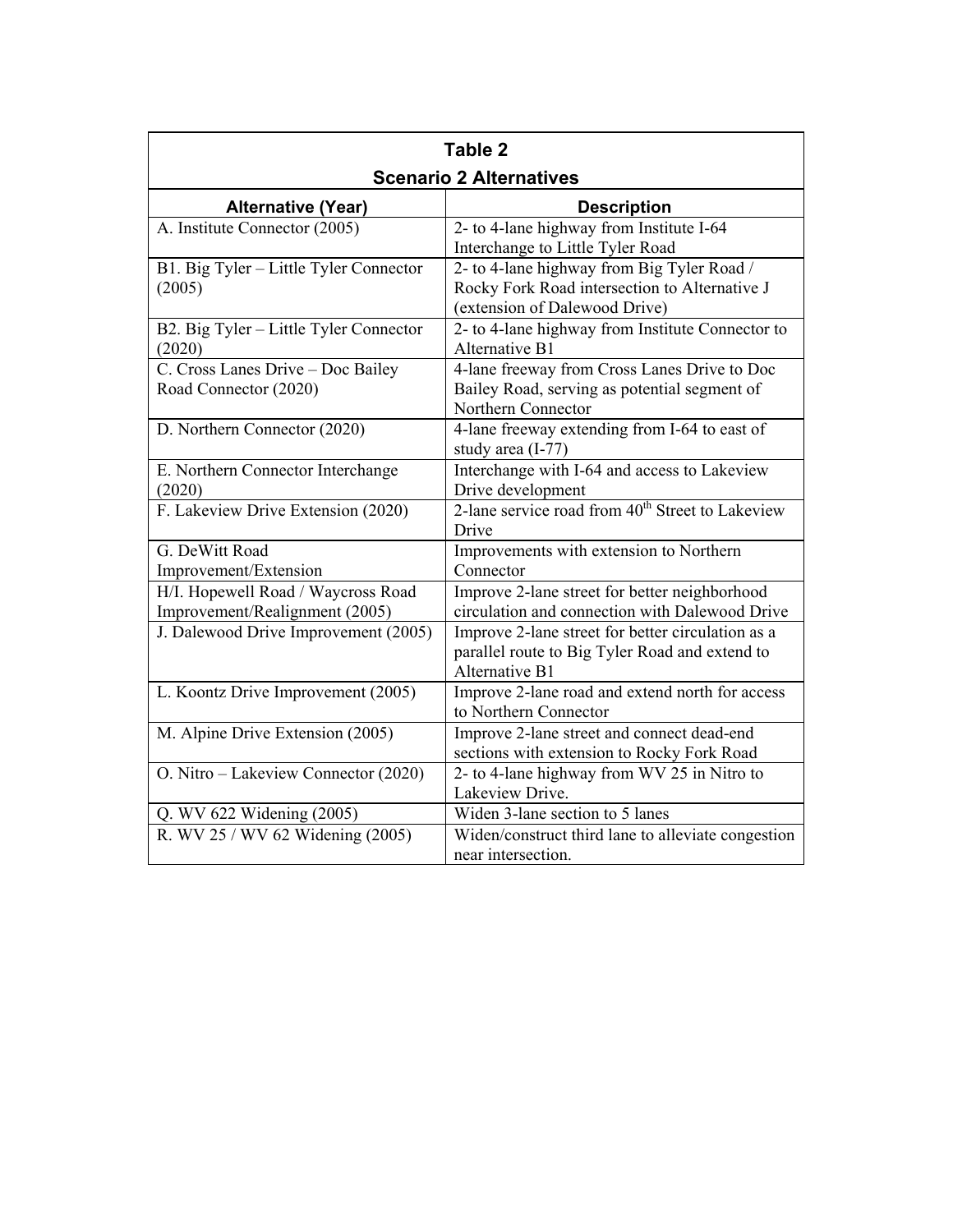| Table 3                                                                 |                                                                                                                              |  |  |  |
|-------------------------------------------------------------------------|------------------------------------------------------------------------------------------------------------------------------|--|--|--|
| <b>Scenario 3 Alternatives</b>                                          |                                                                                                                              |  |  |  |
| <b>Alternative (Year)</b>                                               | <b>Description</b>                                                                                                           |  |  |  |
| A. Institute Connector (2005)                                           | 2- to 4-lane highway from Institute I-64 Interchange<br>to Little Tyler Road                                                 |  |  |  |
| B1. Big Tyler - Little Tyler<br>Connector (2005)                        | 2- to 4-lane highway from Big Tyler Road / Rocky<br>Fork Road intersection to Alternative J (extension of<br>Dalewood Drive) |  |  |  |
| B2. Big Tyler - Little Tyler<br>Connector (2020)                        | 2- to 4-lane highway from Institute Connector to<br>Alternative B1                                                           |  |  |  |
| C. Cross Lanes Drive - Doc Bailey<br>Road Connector (2020)              | 2- to 4-lane highway from Cross Lanes Drive to Doc<br><b>Bailey Road</b>                                                     |  |  |  |
| F. Lakeview Drive Extension (2020)                                      | 2-lane service road from 40 <sup>th</sup> Street to Lakeview<br>Drive                                                        |  |  |  |
| G. DeWitt Road<br>Improvement/Extension                                 | Improvements with extension to Northern Connector                                                                            |  |  |  |
| H/I. Hopewell Road / Waycross<br>Road Improvement/Realignment<br>(2005) | Improve 2-lane street for better neighborhood<br>circulation and connection with Dalewood Drive                              |  |  |  |
| J. Dalewood Drive Improvement<br>(2005)                                 | Improve 2-lane street for better circulation as a<br>parallel route to Big Tyler Road and extend to<br>Alternative B1.       |  |  |  |
| K. Dalewood - Little Tyler<br>Connector (2005)                          | Extend Dalewood to the southwest, connecting to<br>Little Tyler Road.                                                        |  |  |  |
| M. Alpine Drive Extension (2005)                                        | Improve 2-lane street and connect dead-end sections<br>with extension to Rocky Fork Road.                                    |  |  |  |
| O. Nitro – Lakeview Connector                                           | 2- to 4-lane highway from WV 25 in Nitro to                                                                                  |  |  |  |
| (2020)<br>P. WV 501 Improvements (2005)                                 | Lakeview Drive.<br>Improve 2-lane highway.                                                                                   |  |  |  |
| Q. WV 622 Widening (2005)                                               | Widen 3-lane section to 5 lanes                                                                                              |  |  |  |
| R. WV 25 / WV 62 Widening (2005)                                        | Widen/construct third lane to alleviate congestion<br>near intersection.                                                     |  |  |  |

### **Recommended Plan**

Based on the preliminary impacts and the model results, Scenario 2 was determined to be the best of the three systems of alternatives. Within this scenario, further analysis and modeling indicated the need for specific refinements to alternatives. Proposed widths (number of lanes) were decreased on Alternatives A, B, and O to two lanes. Alternative B2 was moved to a short-range priority to provide a complete connection between I-64 and Rocky Fork Road. In conjunction with the long-range timing of the Northern Connector, Alternative M was moved from 2005 to 2020. Based on further analysis and citizen comments, Alternative I was chosen while Alternative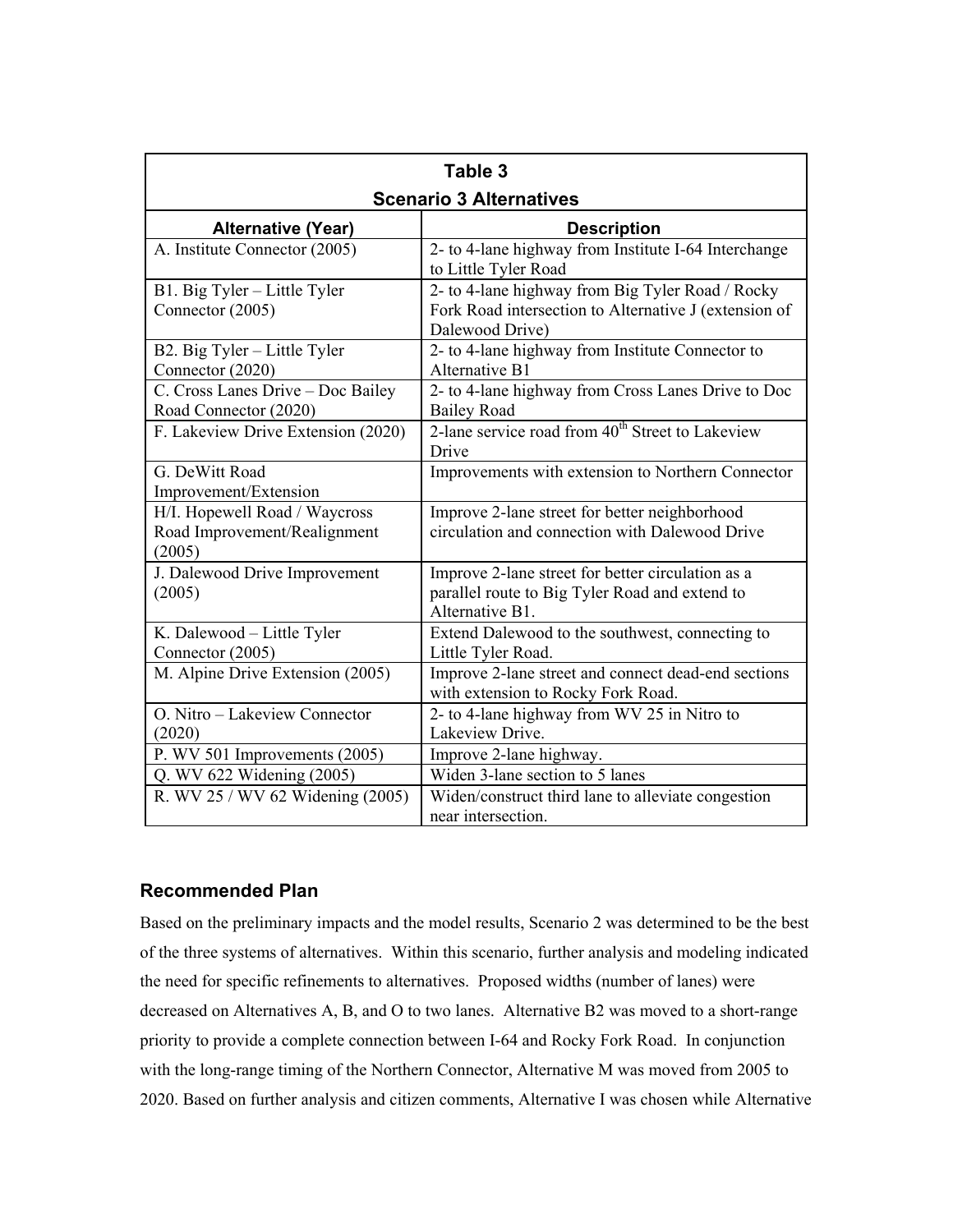H was dropped from further consideration. Alternative R was widened to four through lanes with an option for a center turn lane. Projects G,K, and L were eliminated due to low projected volumes. The resulting system of improvements is described in Table 4 as the recommended plan for Cross Lanes.

| Table 4                                         |                                                                                                                       |                   |                    |      |  |  |  |
|-------------------------------------------------|-----------------------------------------------------------------------------------------------------------------------|-------------------|--------------------|------|--|--|--|
| <b>Recommended Highway Plan</b>                 |                                                                                                                       |                   |                    |      |  |  |  |
| <b>Alternative</b>                              | <b>Description</b>                                                                                                    | Length<br>(Miles) | Cost<br>(Millions) | Year |  |  |  |
| A. Institute Connector                          | 2-lane highway from Institute I-64<br>Interchange to Little Tyler Road                                                | 1.3               | \$16.4             | 2005 |  |  |  |
| B. Big Tyler - Little<br><b>Tyler Connector</b> | 2-lane highway from Institute<br>Connector to Big Tyler Road at Rocky<br>Fork intersection                            | 2.9               | \$15.6             | 2005 |  |  |  |
| C. Northern<br>Connector                        | 4-lane freeway from Cross Lanes Drive<br>to Doc Bailey Road, serving as<br>potential segment of Northern<br>Connector | 2.9               | \$33.4             | 2020 |  |  |  |
| D. Northern<br>Connector                        | 4-lane freeway extending from Doc<br>Bailey Road to east of study area (I-77)                                         | 8.7               | \$100.1            | 2020 |  |  |  |
| E. Northern<br>Connector<br>Interchange         | Interchange with I-64 and access to<br>Lakeview Drive development                                                     | 0.5               | \$25.2             | 2020 |  |  |  |
| F. Lakeview Drive<br>Extension                  | 2-lane service road from 40 <sup>th</sup> Street to<br>Lakeview Drive                                                 | 1.2               | \$9.8              | 2005 |  |  |  |
| I. Waycross Road<br>Improvement                 | Improve 2-lane street for better<br>neighborhood circulation and<br>connection with Dalewood Drive                    | 0.4               | \$0.4              | 2005 |  |  |  |
| J. Dalewood Drive<br>Improvement                | Improve 2-lane street for better<br>circulation as a parallel route to Big<br><b>Tyler Road</b>                       | 1.3               | \$1.1              | 2005 |  |  |  |
| M. Alpine Drive<br>Extension                    | Improve 2-lane street and connect dead-<br>end sections with extension to Rocky<br>Fork Road                          | 1.3               | \$5.8              | 2020 |  |  |  |
| O. Nitro - Lakeview<br>Connector                | 2-lane highway from WV 25 in Nitro to<br>Lakeview Drive                                                               | 1.9               | \$19.8             | 2020 |  |  |  |
| Q. WV 622 Widening                              | Widen 3-lane section to 4 or 5 lanes                                                                                  | 0.5               | \$4.2              | 2005 |  |  |  |
| R. WV 25 / WV 62<br>Widening                    | Widen/construct third lane to alleviate<br>congestion near intersection                                               | 1.9               | \$14.0             | 2005 |  |  |  |